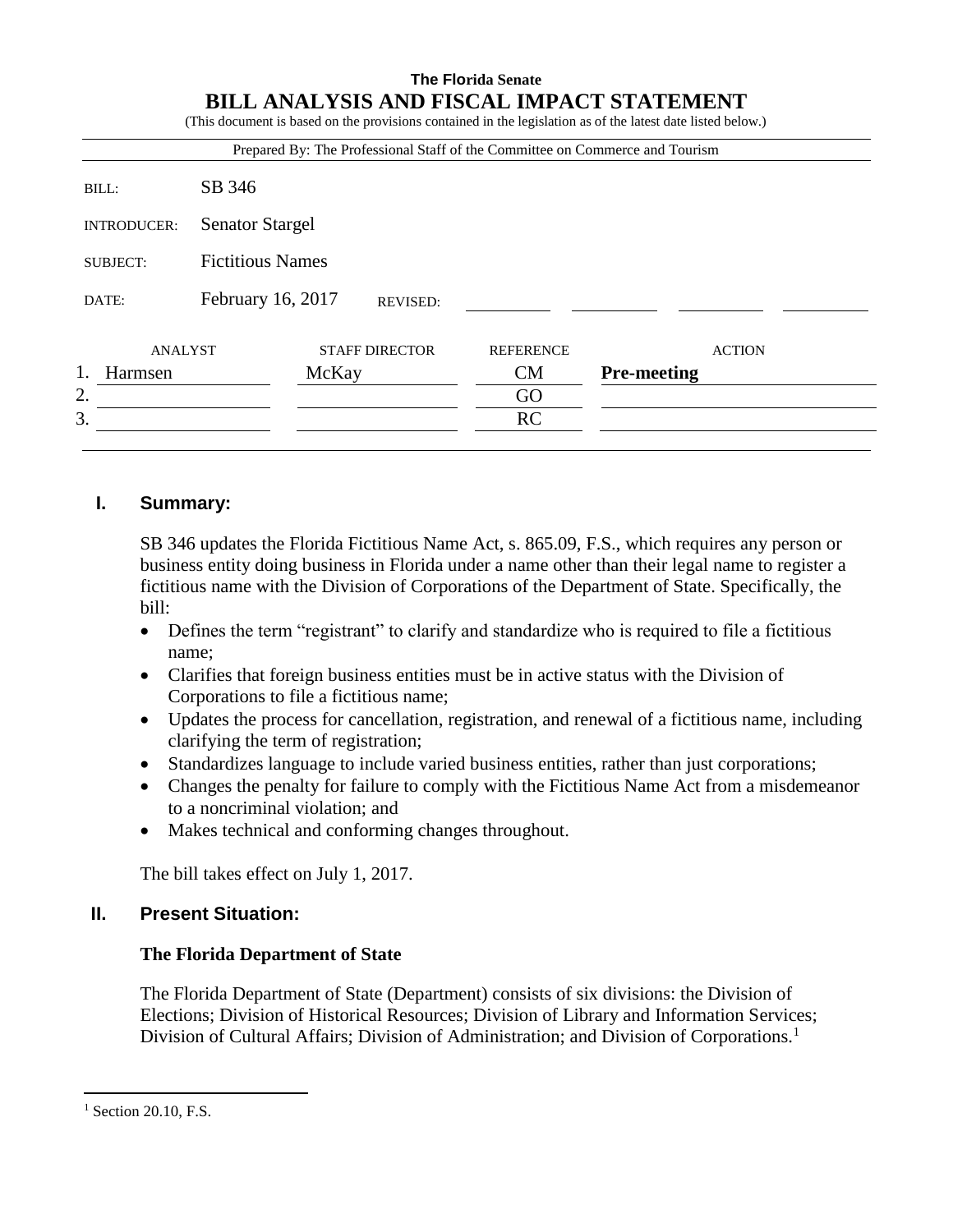The Division of Corporations (Division) maintains a registry for recording and retrieving commercial information that is filed or registered with the Department. In total, the Division maintains more than eight million records, including a variety of business entity filings such as articles of incorporation or other forms of business entity organization, annual reports, trade and service mark registrations, judgment lien filings, and fictitious name registrations.<sup>2</sup> The Division determines whether submitted filings and forms meet the pertinent statutory requirements and then records and indexes those filings in its database of records.

### **Florida Fictitious Name Act**

A fictitious name is any name other than the person's or business entity's legal name (a business entity's legal name is that which is registered with the Department of State).<sup>3</sup> A fictitious name is also known as a "doing business as," "dba," or "assumed" name.<sup>4</sup>

The Florida Fictitious Name  $Act<sup>5,6</sup> (Act)$  was enacted in 1941 to provide notice to the public and creditors of the names and addresses of those conducting business under a fictitious name.<sup>7</sup> From 1941 through 1990, the Act required a business to register its fictitious name in the county circuit court located in the business' principal place of business. This decentralized process made it difficult for interested parties to search for a business' fictitious name. As a result, the Legislature transferred the duty of registering fictitious names to the Florida Department of State (Department) in 1991.<sup>8</sup> As of January 2017, the Division had  $606,586$  active registered fictitious names; in 2016 alone, the Division processed 101,604 fictitious name registrations.<sup>9</sup>

The current Act requires any person or business entity to register their fictitious name with the Division prior to conducting business in Florida by:

- Advertising the intention to register the business at least once in a newspaper in the business' principal place of business;
- Filing a sworn statement with the Division that lists the name to be registered, the business' mailing address, the name and address of each business owner, and the federal employer's identification number (FEIN) and Florida incorporation or registration number if the owner is a corporation; and
- Paying a \$50 filing fee to the Division.<sup>10</sup>

<sup>2</sup> Florida Department of State, *Overview of the Division of Corporations*, (Dec. 2016), (on file with the Committee on Commerce and Tourism).

 $3$  Section 865.09(1) (a), F.S.

<sup>4</sup> United States Small Business Administration, *Starting and Managing a Business; Register Your Business Name*, available a[t https://www.sba.gov/starting-business/choose-register-your-business/register-your-business-name](https://www.sba.gov/starting-business/choose-register-your-business/register-your-business-name) (last visited Feb. 13, 2017).

<sup>5</sup> Section 865.09, F.S.

<sup>6</sup> The "Florida Fictitious Name Act" is formerly known as the "Florida Fictitious Name Statute." *See*, section 865.09, F.S. (1990).

<sup>7</sup> *Jackson v. Jones*, 423 So. 2d 972, 973 (Fla. 4th DCA 1982), rev. denied, 436 So. 2d 99 (Fla. 1983).

<sup>8</sup> Ch. 90-267, Laws of Fla.

<sup>9</sup> Florida Department of State, Division of Corporations, *Yearly Statistics, from 2011 to Present*, (Jan. 23, 2017). Available at <http://dos.myflorida.com/sunbiz/about-us/yearly-statistics/> (last visited Feb. 13, 2017).

 $10$  Section 865.09(3), F.S.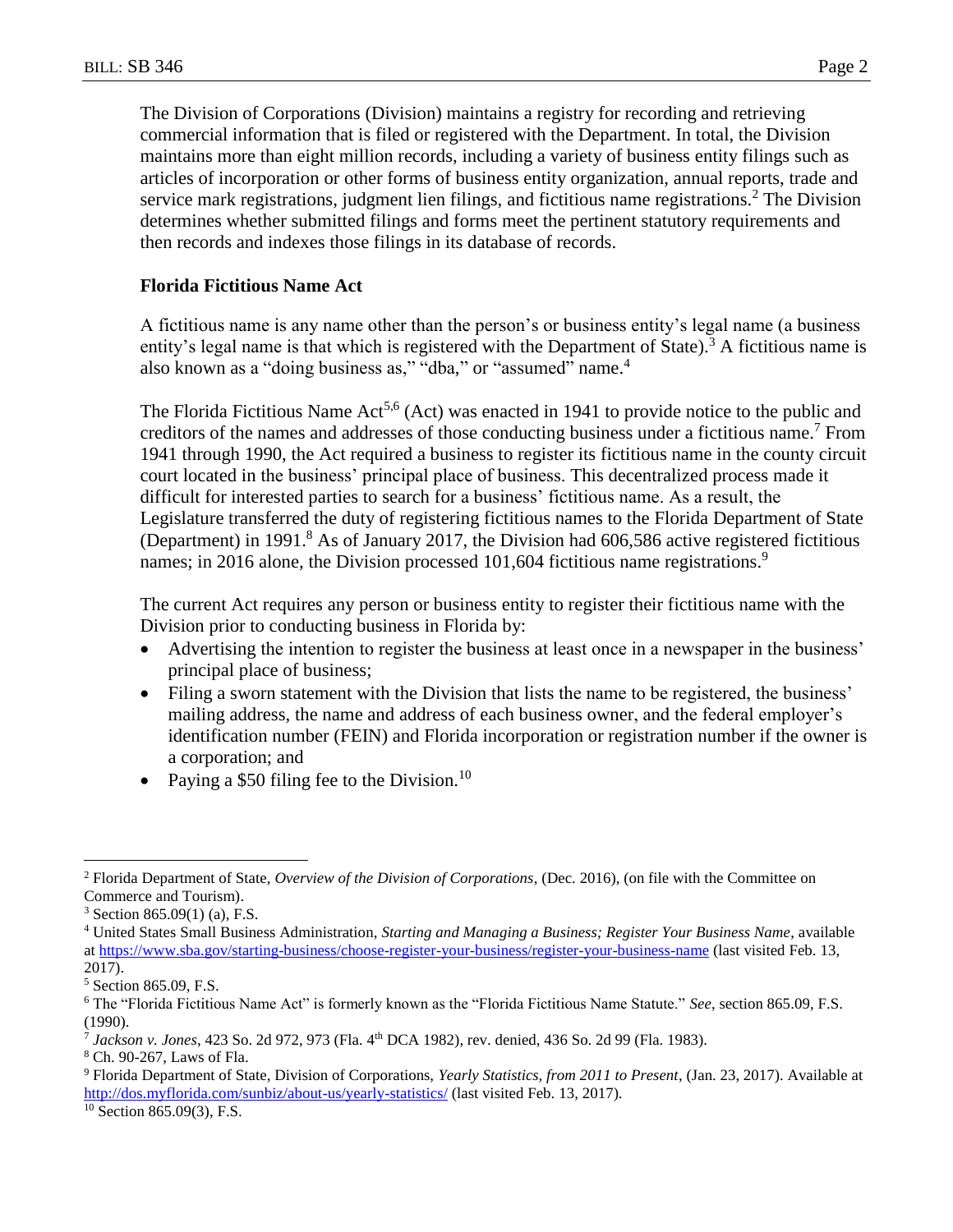A fictitious name registration is valid for five years, but expires on December 31 of the fifth year.<sup>11</sup> As a result, depending on when the business initially registers its fictitious name, it may not realize a full five-year registration term. Should a business operating under a fictitious name change ownership during this period, the current owner is obligated to file a cancellation and reregistration to notify of the new ownership. $^{12}$ 

Businesses that fail to register a fictitious name under which they are doing business may not maintain any action, suit, or proceeding in any Florida court until they comply with the Act.<sup>13</sup> Additionally, any person who fails to comply with the Act commits a second-degree misdemeanor.<sup>14</sup> No business may register a fictitious name with the words "corporation," "incorporated," or any form thereof unless the business is actually incorporated.<sup>15</sup>

Certain business are exempt from registration under the Act, including:

- Entities registered with the Department that also operate under their full, registered name;
- Any business formed by and operated under the name of an attorney licensed by the Florida Bar, for the purpose of practicing law;
- Any person or business actively licensed by the Department of Business and Professional Regulation or the Department of Health for the purpose of practicing said licensed profession; the person or entity must conduct business under the name as licensed with the State.

#### **The Rise of Non-Corporate Business Entities**

Non-corporate business entity structures have risen in popularity since the IRS clarified tax rules governing such entities in the 1990's and states adopted permitting legislation. <sup>16</sup> These structures include the limited liability company (LLC), limited liability partnership (LLP), and the limited liability limited partnership (LLLP). Businesses have begun to favor these alternate business structures because they provide flexibility for purposes of taxation, and protection of the partners' personal assets.<sup>17</sup>

An LLC is a hybrid business entity that provides its members with limited liability against the entity's debts and obligations, as a corporation does, but also provides its members with the

 $^{14}$  *Id.* 

 $11$  Section 865.09(5), F.S.

<sup>12</sup> Section 865.09(4), F.S.

<sup>13</sup> Section 865.09(9), F.S.

<sup>15</sup> Section 865.09(14), F.S.

<sup>16</sup> Stephen Bainbridge, *the Inexorable (?) Rise of the LLC* (June 9, 2010). Available at:

<http://www.professorbainbridge.com/professorbainbridgecom/2010/06/the-inexorable-rise-of-the-llc.html> (last visited Feb. 13, 2017). *See also*, Florida Department of State, Division of Corporations, *Yearly Statistics, from 2011 to Present*, (Jan. 23, 2017). Available at<http://dos.myflorida.com/sunbiz/about-us/yearly-statistics/> (last visited Feb. 13, 2017). The total number of LLCs registered with the Division has risen from 145,780 in 2011 to 233,077 in 2016.

<sup>17</sup> Susan Pace Hamill, *The Story of LLCs: Combining the Best Features of a Flawed Business Tax Structure*. Available at: [https://www.law.ua.edu/misc/hamill/Chapter%2010--Business%20Tax%20Stories%20\(Foundation\).pdf](https://www.law.ua.edu/misc/hamill/Chapter%2010--Business%20Tax%20Stories%20(Foundation).pdf) (last visited Feb. 13, 2017).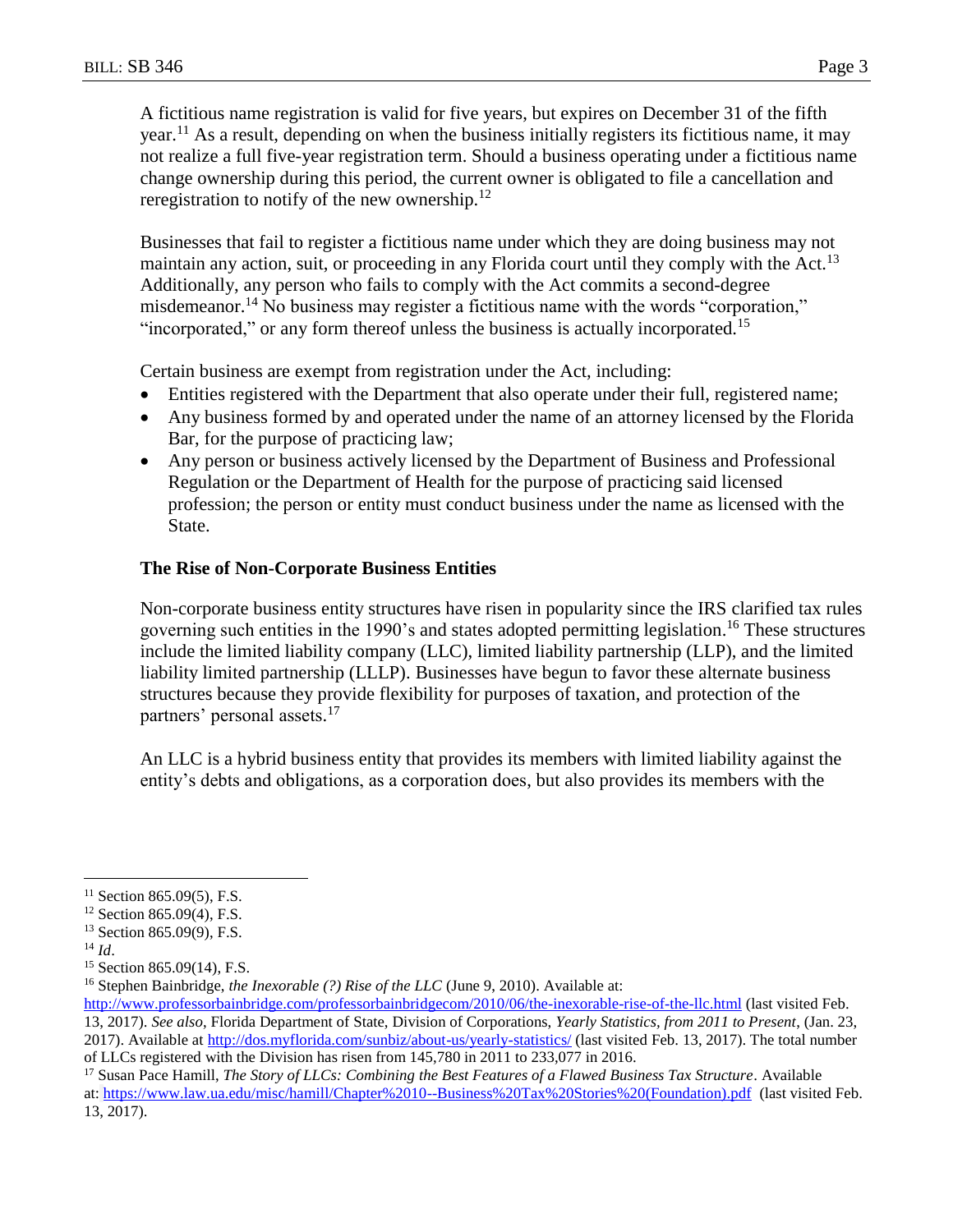flexibility to choose the federal income tax classification of the entity.<sup>18</sup> An LLC must file Articles of Incorporation with the Division to commence its legal existence.<sup>19</sup>

An LLP is a general partnership that limits the liability of each partner (but not the general partner) from liabilities of the other, and is taxed like a partnership.<sup>20</sup> A partnership that agrees to operate as an LLP must file a statement of qualification with the Division to be granted legal status as an  $LLP<sup>21</sup>$ 

An LLLP is a partnership that limits the liability of all of its partners, and instead places the duty of any obligations of the LLLP on the partnership itself. The LLLP is also taxed like a partnership.<sup>22</sup>

# **III. Effect of Proposed Changes:**

**Section 1** makes changes throughout Florida's Fictitious Name Act, s. 865.09, F.S., to incorporate clarifications and other recommendations made by the Division and the Business Law Section of the Florida Bar (Business Law Section).

#### **Defines "Registrant"**

The bill defines a "registrant" as a person who registers a fictitious name with the division. The bill adopts this term throughout the Act to standardize the language formerly used to refer to those who may register a fictitious name, including "applicant," "owner," and "person."

The bill clarifies that the registrant of a general partnership that is not registered with the Division are the partners, not the partnership entity; however, the registrant of a general partnership that is registered and in active status with the Division is the partnership itself.

## **Registration, Renewal, and Cancellation of a Fictitious Name**

The bill amends the registration process to require a "registration" rather than a "sworn statement." According to the Business Law Section, this amendment conforms the law to current practice, as the Division does not currently require submission of a sworn statement.<sup>23</sup>

The bill clarifies the term of initial registration to be a period of "up to five years," and that the first year of registration is the period from initial registration through December 31 of that year.

The bill clarifies that business entity registrants, including foreign entities, must be in active status with the Division. The bill further requires business entity registrants to provide the Division with their document registration number or other similar identifying number from the jurisdiction in which the entity is organized, in addition to their incorporation number and FEIN.

<sup>18</sup> *Id*.

<sup>19</sup> Section 605.0201, F.S.

<sup>20</sup> Section 620.8306(3), F.S.; Gregory Yadley, Christina Nethero, *1-1 Florida Small Business Practice,* s. 1.3 (2013 edition).

<sup>21</sup> Section 620.9001, F.S.

<sup>22</sup> Gregory Yadley, Christina Nethero, *1-1 Florida Small Business Practice*, s. 1.3 (2013 edition).

<sup>23</sup> Stefan Rubin, Florida Bar Business Law Section, *Proposed Amendments to Florida Statute Section 865.09, Fictitious Name Act: Executive Summary*, (Oct., 2016). On file with the Committee on Commerce and Tourism.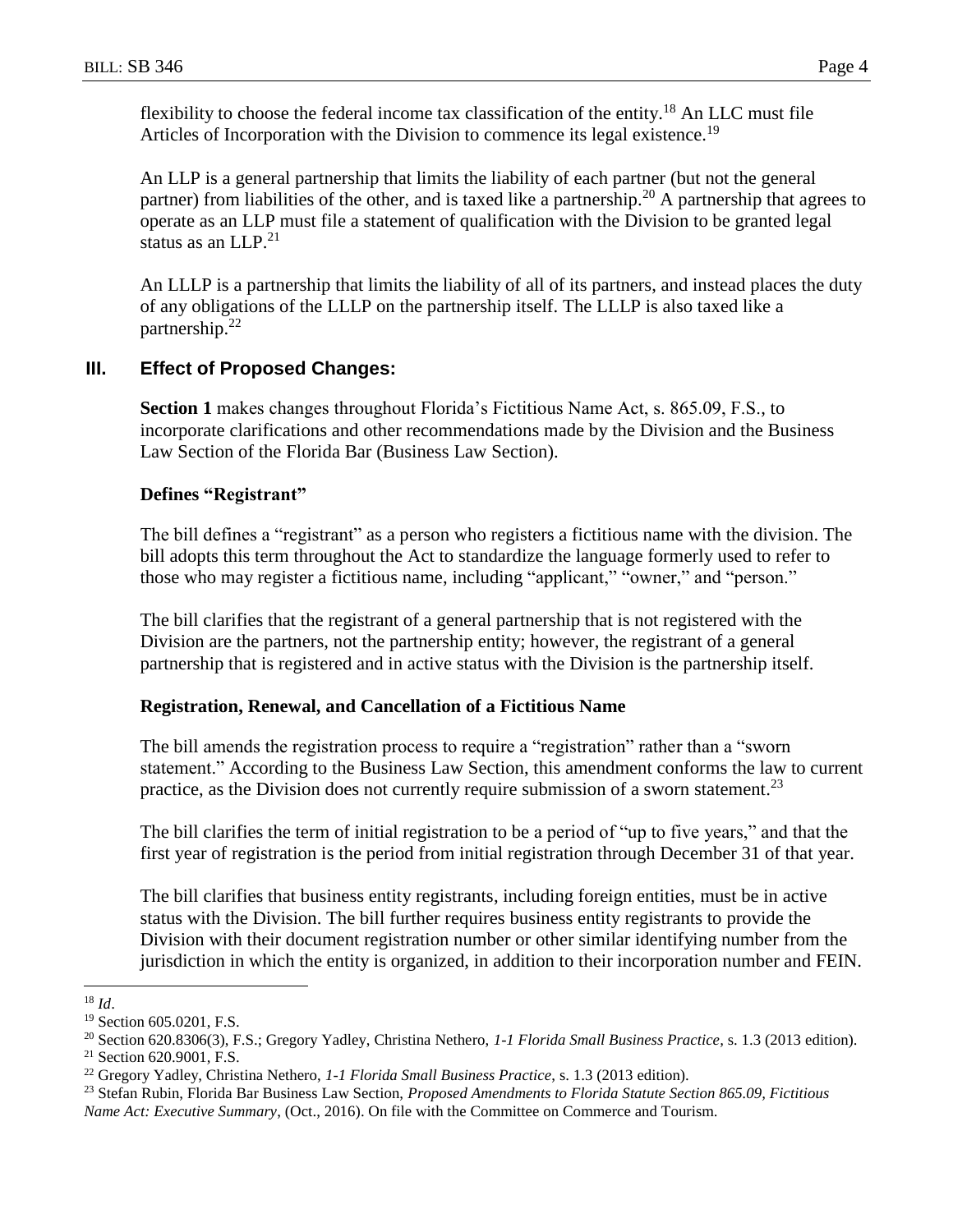This requirement does not apply to general partnerships that are not registered with the Division, but does apply to general partnerships that have chosen to register under the permissive registration statute.<sup>24</sup>

The bill amends the process to transfer ownership of a fictitious name. Under the bill, a current owner is only obligated to file a notice of cancellation with the Division; the new owner may file a reregistration in accordance with the Act at the same time of the cancellation. This conforms to the Division's use of one form for both the cancellation and reregistration of a fictitious name.<sup>25</sup>

# **Non-Corporate Business Entities**

The bill generally replaces the term "corporation" with "business entity" to broaden application of the Act to not only corporate entities, but also LLC's, LLP's, LLLP's, and other business entities. For the same purpose, the bill expands the words prohibited from use in a fictitious name to include "Limited Partnership," "Limited Liability Limited Partnership," "Limited Liability Partnership," and "Limited Liability Company," and any other forms thereof, in cases where the business entity is not legally registered or organized as such. The words "corporation" and "incorporated" are already prohibited if the business entity is not registered as a corporation.

Under the bill, a fictitious name may not be renewed if it is prohibited under the Act at the time of its renewal.

# **Penalties**

The bill reduces the penalty for failure to comply with the Act from a second-degree misdemeanor to a noncriminal violation, which is punishable only by a fine, forfeiture, or other civil penalty.<sup>26</sup>

**Section 2** provides an effective date of July 1, 2017.

# **IV. Constitutional Issues:**

A. Municipality/County Mandates Restrictions:

None.

B. Public Records/Open Meetings Issues:

None.

C. Trust Funds Restrictions:

None.

<sup>&</sup>lt;sup>24</sup> Section 620.8105, F.S. "A partnership may file a partnership registration statement with the Department of State..." <sup>25</sup> *See*, Florida Department of State, *Application for Registration of Fictitious Name*. Available at: <http://form.sunbiz.org/pdf/CR4E001.pdf> (last visited Feb. 13, 2017).

 $\frac{26}{26}$  Section 775.08, F.S. Noncriminal violations do not constitute a crime.